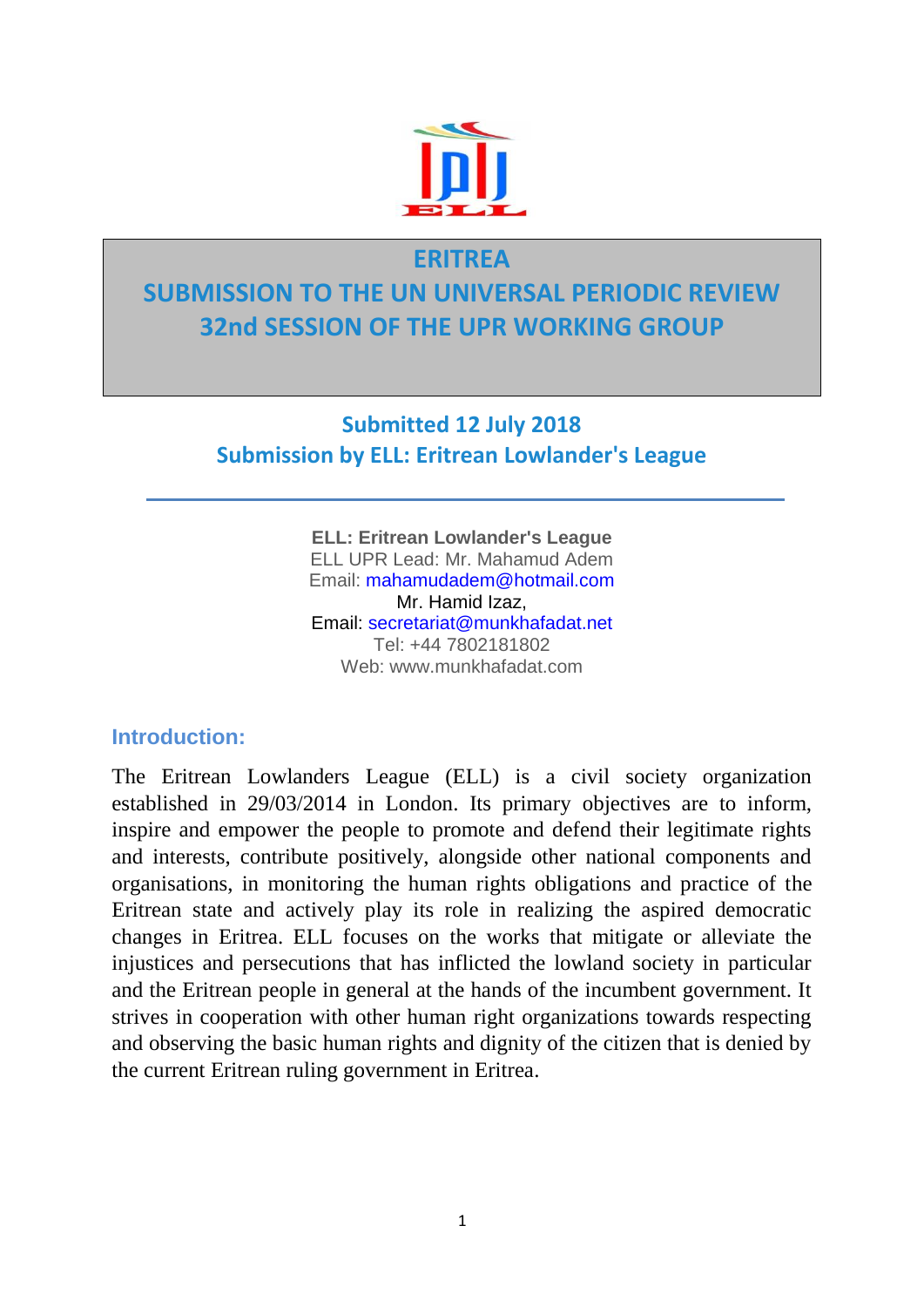# **UPR Report on the Eritrean government's violations of human and Peoples rights**

#### **Introduction:**

Since the ascension of the current government and its ruling party PFDJ to power 26 years ago in Eritrea, it has displayed disregard and disdain to its national and international obligations concerning human rights. Not only that but it persistently has committed grave human rights violations against its people. Thus denying the people their legitimate basic human rights and systematically violating and abusing that. Hereunder we briefly highlight some of the most eye catching ongoing violations and abuses that are in clear contrast to the state claims in the recent report forwarded in the 36 conference of the African Peoples & Human Right Commission in Nouakchott, Mauritania in May 2018, were none of the 22 recommendations set by the special Rapporteur since 2012 had been implemented, as the indefinite national service program is still ongoing, No, prisoners of conscience were released, freedom of expression, public freedoms and cultural rights are still being violated, most recently the crackdown on peaceful demonstrations in neighborhood in the capital city Asmara, and the mass arrests of citizens without bringing them to fair trials, including Sheikh Musa Mohamed Nur, who died in prison as a result of bad health treatment. As well the general human rights violations. And the grab of the private property by confiscation of land from its original owners.(1)\*

" We recommend that the State of Eritrea work to implement the recommendations contained in the report of the Special Rapporteur "

# **1. Civil & Political Rights:**

## i) **The Right to Life**:

God given natural right including the respect of man's dignity; is not only denied but also grossly violated by the ruling government in Eritrea. Consequently, many lives are intentionally and systematically endangered and many people's lives are unnecessary exposed to risks ,hazards and fatal measures:

• Non-judicial and indefinite arrests of individuals and groups that early began with the mass arrests of private Islamic school teachers and old veteran fighters in 1994, whose fate similarly the fate of all other prisoners has remained unknown until now.

<sup>(1)\*</sup> Report of the Special Rapporteur on the situation of human rights in Eritrea\* A/HRC/38/50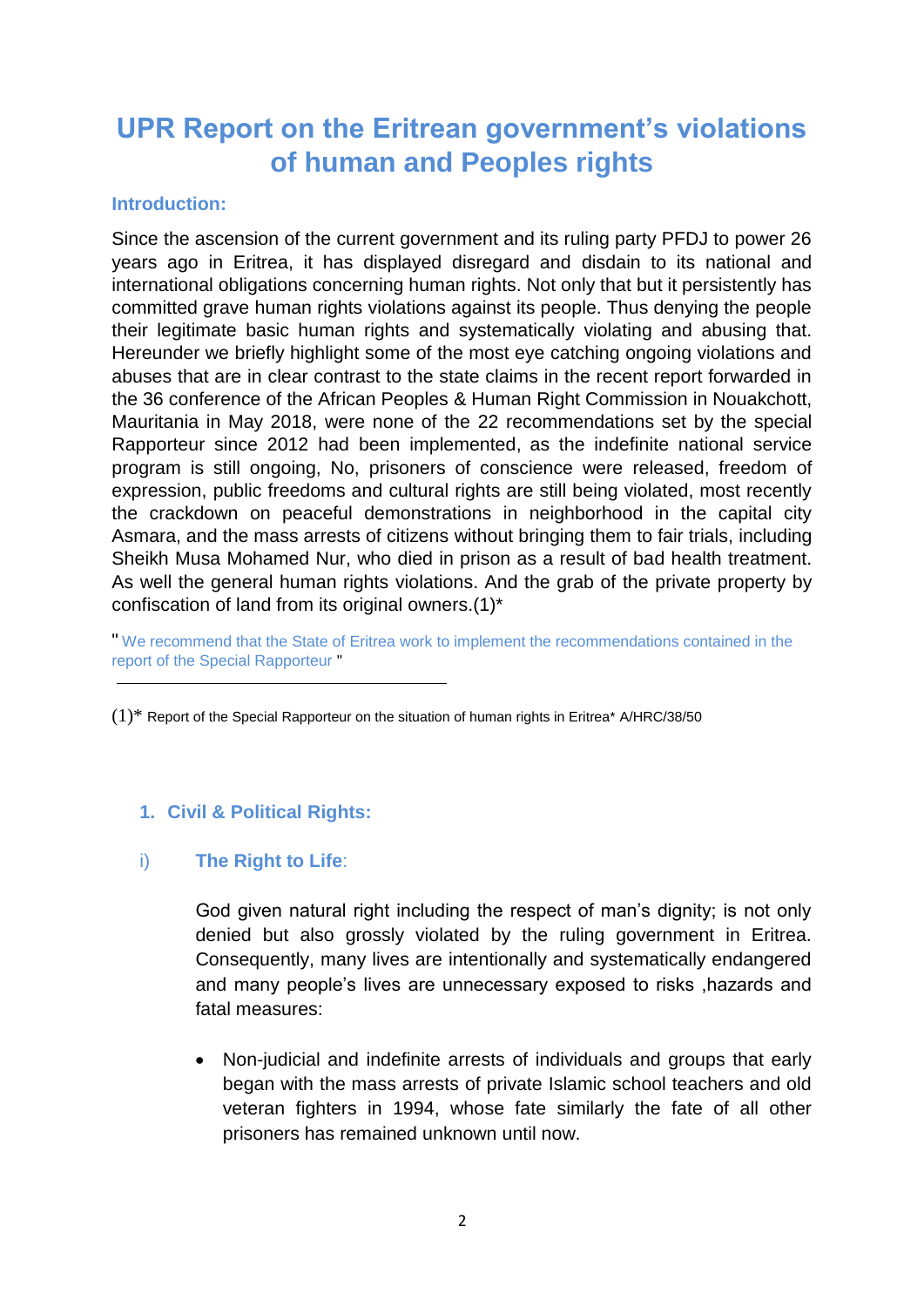• Other blatant abuses to the right to life have become a common and regular routine practices exercised by the government such as torture, killings, disappearances, and ethnic cleansing. That in an unabatedly continued pace throughout the reign of the incumbent regime in Asmara. Practices that are considered as flagrant violations to the right to life for all Eritrean citizens whose lives are risked and held ransom at the mercy of the regime whims. $(2)^*$ 

# ii) **The right to Freedom**:

- The government claims in its last report to the African Commission for Human and Peoples Rights conference (May 2018) in Nouakchott, Mauritania that 'the arrests it has carried out so far only involved people 'who are considered risky and pose serious dangers to the security of the nation'. An unwitty and false justification to legalize their illegal actions that contradict the essence of the right to freedom that any individual is entitled to enjoy. Under that false pretext, tens of thousands of people are indefinitely detained. Thus lost their right to freedom and without any legal judicial process remaining arbitrarily detained without any charges or access to justice and proper information about their where about. This applies to thousands of prisoners ranging from political dissidents, reformists, critics of the regime's policies, religious personalities, community leaders and elders who are all languishing in prison dungeons under extremely inhumane and unbearable life conditions some in incommunicado. Moreover, all exposed to torture and extra judicial executions, killings, and disappearances.
- Other harsh repressive measures, use of disproportionate violence, assaults, and indiscriminate arrests of peaceful demonstrators exercised simply for reasons of expressing views and demanding rights. As the case of the Afar women who demonstrated in Bada region in the province of Afar Dankalia in November 2016 standing up for their right to food against interference by the regime's security agents. And, as in the case of the Al-Diaa private school demonstrations in Asmara in January 2018 where hundreds of participants including breath-feeding mothers, children and elders still remain in custody for demonstrating for their right to freedom of education choice.(2)\*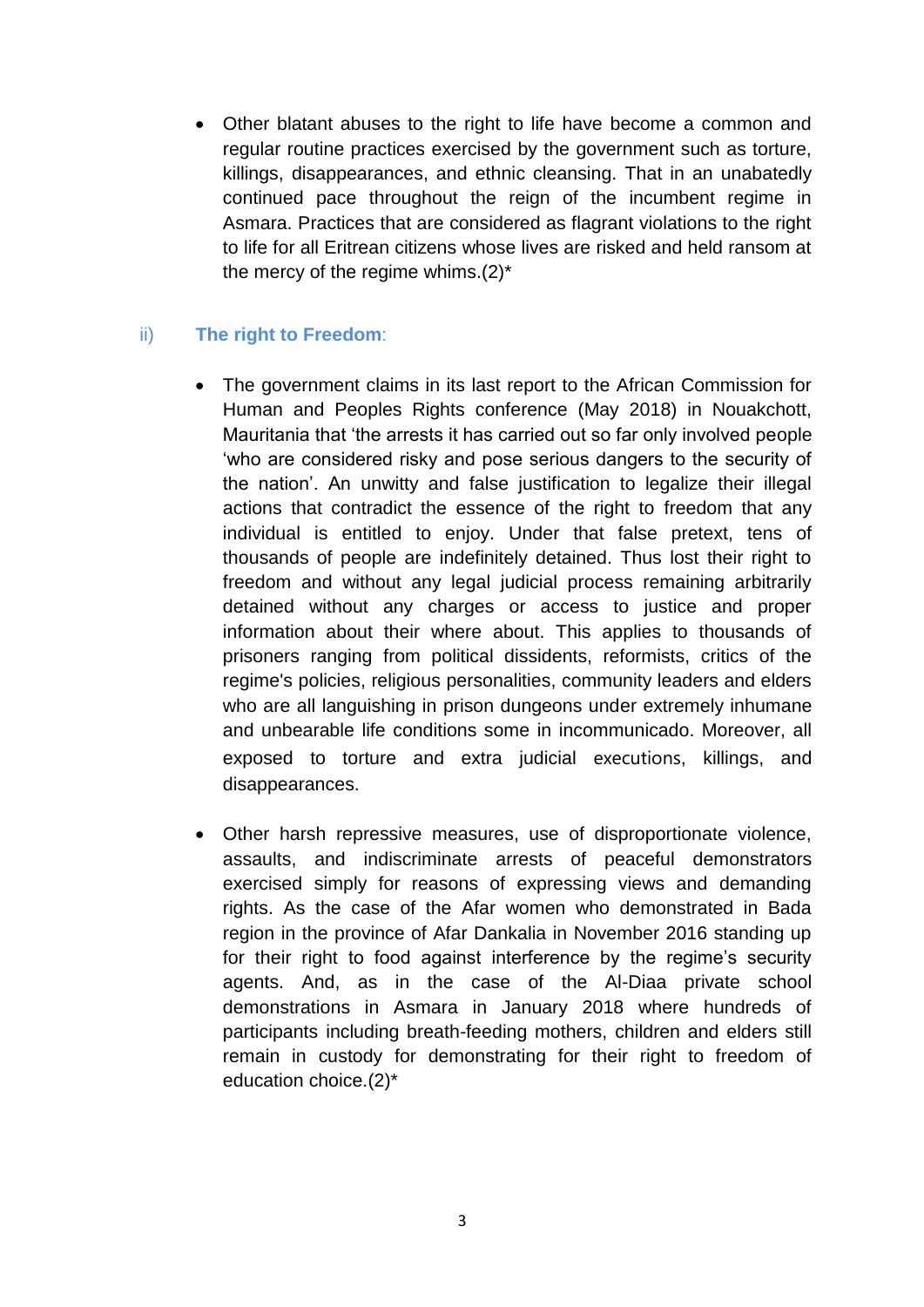# **iii) The right to Equality:**

The regime's inherent nature of hegemony and domination, and its policies and practices contradict and violate the essence of the right to equality and nondiscrimination between people, as it favours certain social groups and practices policies based on grounds of ethnicity, culture, religion, and language; whereby the regime continuously excludes, oppresses, and marginalizes the majority of the Eritrean national components. A matter that will negatively impact the future of peaceful coexistence that has prevailed for long periods among the diverse Eritrean communities.(2)\*

"We recommend that the State of Eritrea should abide by the basic principles contained in the Universal Declaration of Human Rights"

(2)\* A Catalogue of Human Rights Violations in Eritrea by Centre for Human Rights, PULP.

Eritrea, Shadow Report to the African Commission on Human and Peoples Rights by Amnesty International

#### **iv) Freedom of Religion & Belief:**

Despite the regime's claims of being secular, in reality it practices biased policies against Muslims and adherents of other minority Christian denominations in the country. It widely interferes with religious freedoms such as the appointment of religious leaders to control and administer how they go about their religious affairs. Muslims cannot choose their Mufti their chief spiritual figure – freely, have been deprived of access to and use of many of their mortmain (habous), cannot build or renew mosques as needed, and it goes without saying that support from the government is non-existent, while benevolent endowments by faith followers from abroad for the running, maintenance, and repairs of mosques are severely restricted under the false pretext of curbing Jihadist inclinations. (1)\*

#### **v) Freedom of Expression:**

The Eritrean regime has been notoriously dubbed the North Korea of Africa for its damning record for continuous and persistent breach of the right to freedom of expression in its different forms. It has committed violations of this right ranging from banning of free press, imprisonment of independent journalists, and the suppression of all other forms of freedom of expression. Therefore, no wonder Eritrea has been deservedly considered the most dangerous place for journalists thus holding the bottom rank in list of countries based on the degree of freedom of expression in the world.

vi) Women in the developing countries generally are subjected to dual oppression from society and governments. In Eritrea, they suffer even more as a consequence of being drafted to the compulsory military service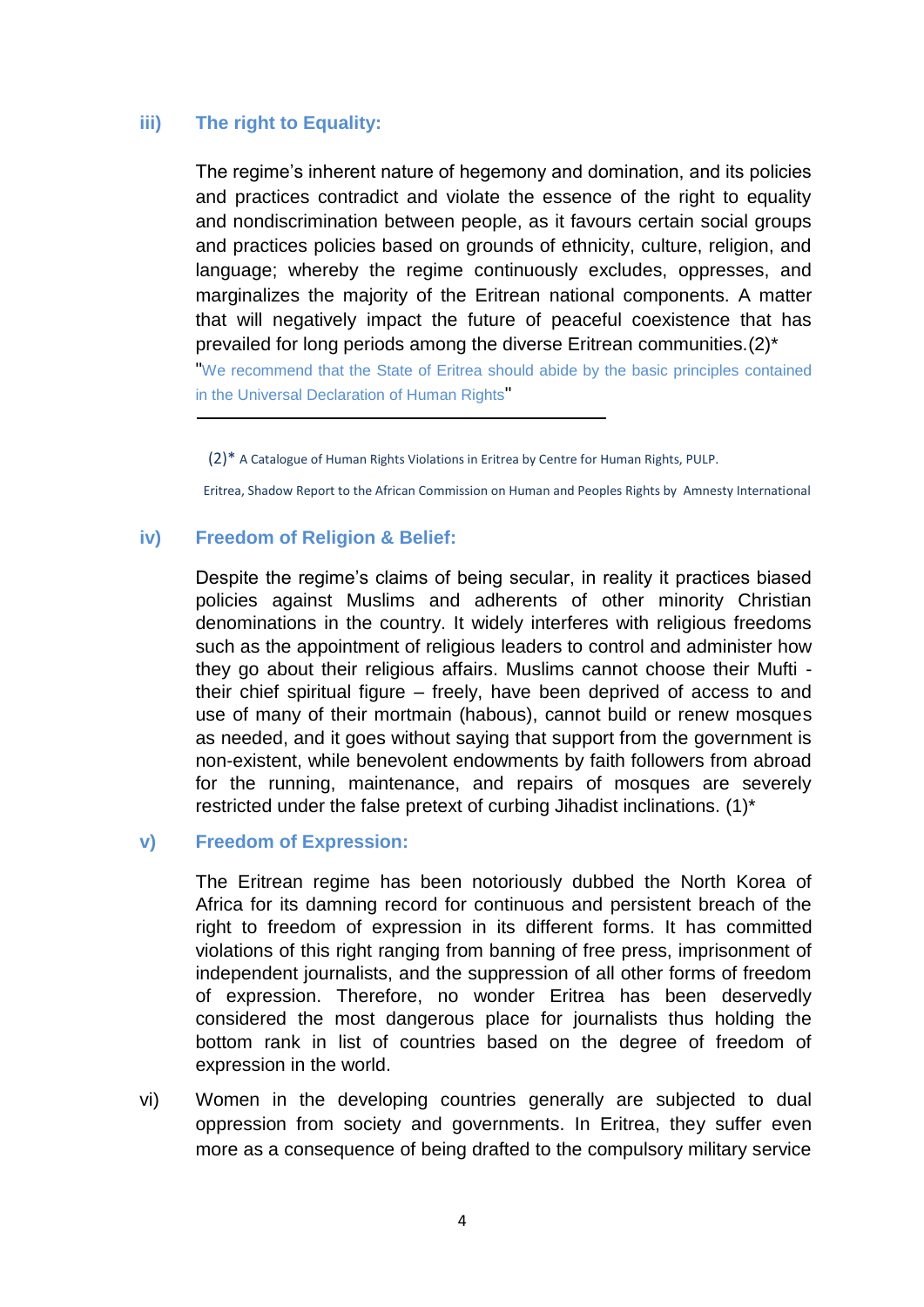that callously subject them to forced labour, risks of rape by senior officers, and various forms of degradation, persecutions, torture, and imprisonment.

vii) Waves of forced human migration continuously flow outside the country monthly in their thousands. Especially youth who in their effort to escape compulsory indefinite military service and seek safe havens; face enormous risks of the regime's official "shoot-to-kill" policy, falling victims to criminal rackets of human traffickers, encountering fatal hazards in deserts and oceans, as well as enslavement by outlaw bandits. They brave all these perils in order to escape the miserable, inhumane, and hopeless conditions imposed by the regime in Eritrea.(1)\*

# 2. **Social, Cultural, and Economic Rights**:

The regime has not only totally abandoned its responsibilities and duties towards observing and realizing the needs of its people in the different aspects of life - political, economic, and cultural rights and aspirations of the people but persistently denied and violated all basic rights and freedoms of the Eritrean people.(1)\*

# i) **The right to Property and Land ownership**:

The regime has carried land and property confiscations, particularly in the Eritrean Lowlands. This systematic policy has been pursued with the aim of causing demographic changes in the Lowlands that by expropriating and displacing the original inhabitants for that purpose. A matter criminalized by all international laws and norms, inter alia, Article 19 of the African Union Charter that criminalizes the illegal seizure of property of third parties despite the fact that the Eritrean regime is one of its signatories.

Traditional land ownership that prevailed from time immemorial among different societies in Eritrea recognize society members' right to the land where their ancestors lived, but the government confiscated their right to own that land declaring itself through "Land Reform Proclamation" the sole land owner. This decree has mostly been applied in the vast pastoral land areas of the Eritrean Lowlands. Where the original inhabitants are either internally displaced or not allowed to return from refugee camps in the Sudan since the mid-sixties of the last century. The new settlements program of Highlanders is causing a demographic change in the Lowlands. This is a recipe for the breakout of internal violent civil conflicts between the original owners and the new settlers.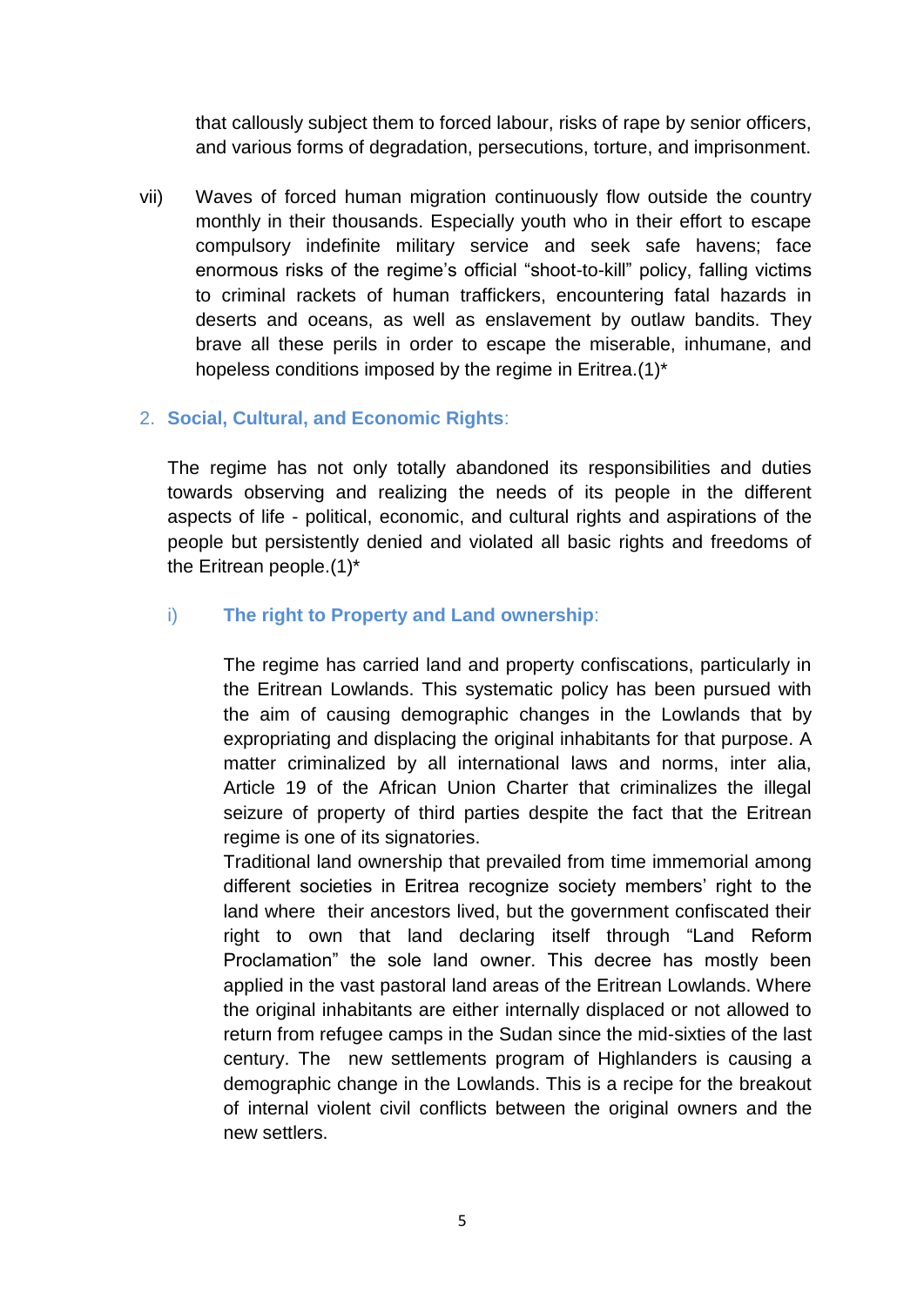- ii) Forced and unwarranted displacements of citizens in towns and villages such Adi Kayeh, Tessenie, Karkabt, Arrafli, and Hagat have been carried, in 2017.Eiether by forcibly evicting them after demolishing their houses or displacing them without prior notification and legal justification and without any compensation and provision of alternative accommodations and land.
- iii) The recurring bombardment of the Red Sea Afar fishers one of which took place in May 2017 denying their right to earn their living as they have always done for generations on the Red Sea coast.(1)\* "we recommend that the Eritrean state should commit to human rights of its citizens"
	- $(1)$ <sup>\*</sup> Report of the Special Rapporteur on the situation of human rights in Eritrea<sup>\*</sup> A/HRC/38/50

# iv) **The right to Work**:

The government discourages and even prevents some entrepreneurs from working for their own interests by indirectly trying to outcompete them from the market or directly interfering by withdrawing their business and trade licenses in imports & export, construction & building licenses, transport, and other businesses.

Drafting and engaging most of the work capable force in an indefinite compulsory military conscriptions is not only depriving the country of its productive man-power, the youth but also forcing people to work against their will and without or for little reimbursement in return. Which is in clear contradiction with their right to work and the right to choose the type of job where job satisfaction and proper commensuration is obtained.(2)\*

## **v) The right to Health:**

The government has never formally declared a budget for the country so far. Thus, not allocated adequate funds to cover necessary expenses for basic public services including health service. The Health service as a vital sector apparently lacks enough investment to run and develop. Consequently, it is badly suffering from the lack of professional personnel, necessary facilities, and medical supplies. Where the population at large is paying the price through suffering from health problems particularly the vulnerable sectors; children, women, and the elderly.(2)\*

## vi) **The right to Education**:

The last stage of secondary education in Eritrea is closely linked to the compulsory military service. Thus, those who try to avoid the military conscription lose the opportunity of completing their secondary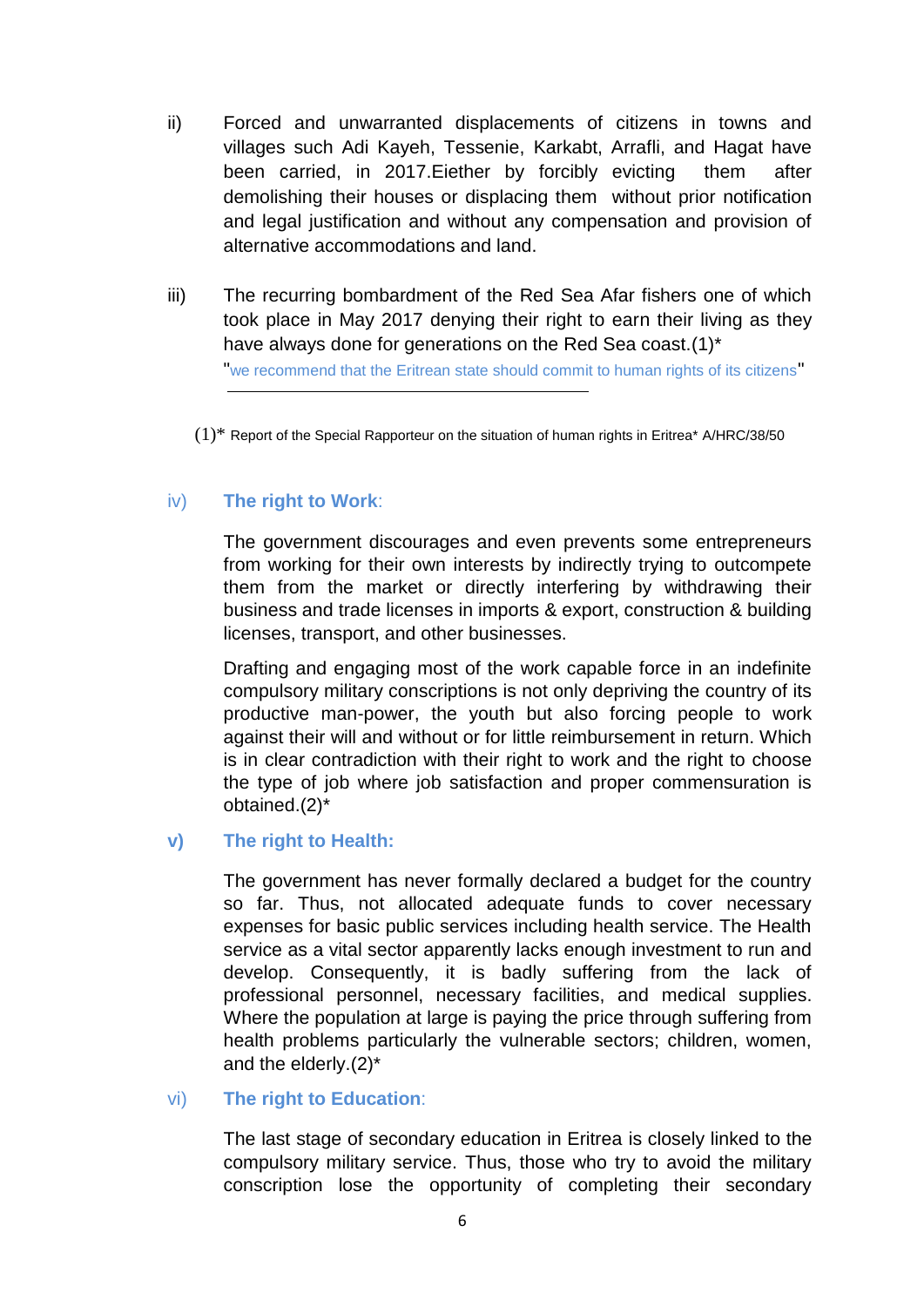education in other words lose the chance of pursuing further university studies. Many girls stop going to school at early stages and get married in order to escape military conscription with all the risks that it entails. In addition, some adherents of Christian Pentecostal denominations, such as Jehovah's Witnesses whose beliefs do not accept militarization, are all denied the chance of finishing basic secondary education levels. A matter that is considered a violation of the right to education for all.(2)\*

#### vii) **The right to Housing**:

The government has - re owned the illegally nationalized people's properties from the Derg, former Ethiopian military regime - but instead of redistributing these properties to their original legal owners, it endorsed the status quo. It also confiscated properties belonging to political opposition figures and levied retroactive high taxes back to the times of Ethiopian occupation period on properties of war-displaced citizens, either thus extorting astronomical sums that in many cases exceed the price of the property or indirectly forcing owners to abandon claiming them back. The regime has also conducted many campaigns to forcibly evict and demolish properties of individuals in a number of cities under the pretext of re-planning purposes, doing so without prior notice or compensation to the owners leaving many families homeless.(2)\*

## vii) **The right to Food**:

Eritrea most of the time suffers from lack of producing adequate food reserves due to recurrent draughts and ill-managed economy and land policies. The government is always in utter denial of this fact, to the extent of refusing access to or receive help from humanitarian and relief organizations. The indefinite military conscription has engaged almost the entire working power in nonproductive military service, and therefore created a drastic shortage in work capable and skilled hands that are necessary to farm and food production.(2)\*

"We recommend that the Eritrean state should comply to the basic humanitarian rights"

<sup>(2)\*</sup> A Catalogue of Human Rights Violations in Eritrea by Centre for Human Rights, PULP.

Eritrea, Shadow Report to the African Commission on Human and Peoples Rights by Amnesty International